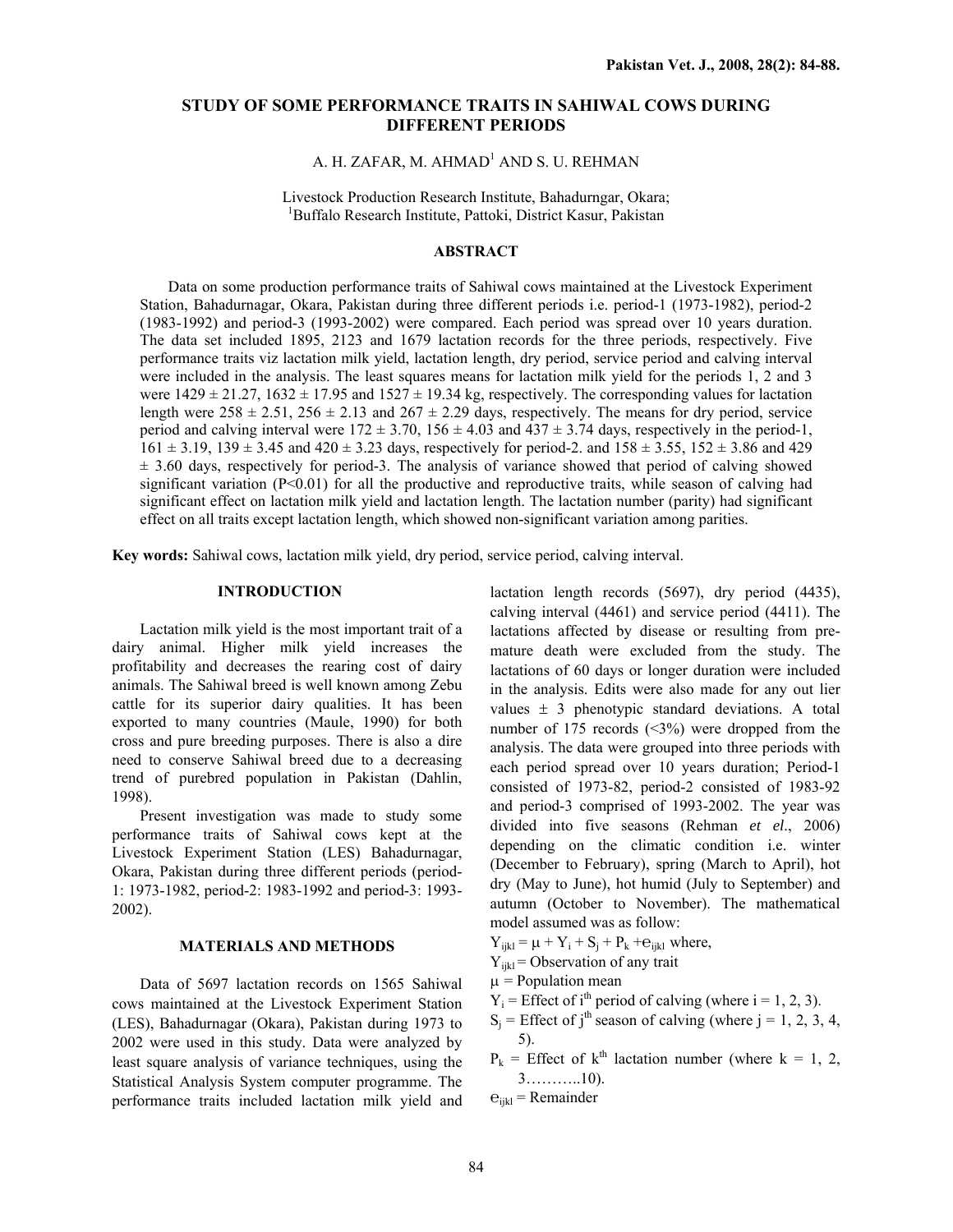### **RESULTS AND DISCUSSION**

### **Lactation milk yield**

 The population least squares mean for lactation milk yield over the period of 30 years was  $1537 \pm 9.03$ kg for 5697 records of Sahiwal cows kept at LES Bahadurnagar (Table1). Higher estimates  $(1617 \pm 35.09$ kg) were reported by Rehman *et al*. (2006) for the data on Sahiwal cattle from LES Bahadunagar, Okara. The least squares mean for lactation milk yield was highest during 1983-92 and lowest during 1973-82. The difference was significant (P<0.01). The variation in lactation milk yield observed in different periods indicates the level of management as well as environmental effects. The level of management varies according to the ability of the Farm Manager, his efficiency in the supervision of the staff, system of crop husbandry, method and intensity of culling. The high milk yield during the period 1983-92 in the herd may be due to good nutrition and other managemental practices during this period.

 Season of calving and lactation number (parity) also showed significant variation for the said trait. Shafiq *et al*. (1995) also made similar observations in Sahiwal cows. The cows calved in winter season had the highest milk yield  $(1661 \pm 19.20 \text{ kg})$  and those calved in hot humid season had the lowest milk yield  $(1418 \pm 23.87)$ . These results are partially in agreement with the study reported by Javed *et al.* (2000) and Rehman *et el*. (2006). The observed variation in lactation milk yield in cows calving during different seasons could be due to the seasonal influences as well as the type of feed, temperature, humidity and management which varies greatly during different seasons.

 Milk yield was lowest for the first lactation and highest for the sixth lactation, the difference was significant (Table 1). Many studies have found significant effect of parity (lactation number) on production, especially difference between first and later parities. This indicates that cows starting lactation at early age are not fully mature and their mammary glands are not fully functional and give less lactation yield compared to the cows which are in the  $3<sup>rd</sup>$ ,  $4<sup>th</sup>$ ,  $5<sup>th</sup>$ or  $6<sup>th</sup>$  lactation and are fully mature. The reduction in the lactation milk yield in later lactations (parities) can also be due to some other biological reasons.

 The average milk yield in this study was lower than some earlier studies on Sahiwal cattle in Pakistan. Ahmad (1993) used data from Livestock Experiment Station, Bahadurnagar Okara from 1966 to 1991 and reported the average milk yield of  $1692 \pm 484$  kg. In his study, lactations of 180-308 days durations were used. Iqbal (1996) reported a higher average of  $1971 \pm 473$ kg for this station when lactations were of 308 days in length. However, Dahlin *et al*. (1998) published lower average yield of 1477 kg for an average lactation length of 256 days for 11 institutional herds in Pakistan including the LES, Bahadurnagar. Only first three lactations were used in their study and there was no minimum for the lactation length to be indicated. The variation in these estimates may be due to size of data set, location, method of analysis used and difference in managemental practices at different farms and time periods.

#### **Lactation length**

 The population least squares mean for lactation length was  $262 \pm 1.04$  days for 5697 records of Sahiwal cows (Table 1). Higher lactation length was observed in the cows calved during period 3 compared to those calved during period 1 and period 2, the difference in lactation length between the latter two periods was non significant (Table 1). The cows calved in hot dry season had the longest lactation (268  $\pm$  3.12 days), while the cows calved in hot humid season had the shortest lactation length (254  $\pm$  2.83 days). Further analysis showed that the lactation length did not differ among cows calving in winter, spring, hot humid and autumn seasons (Table 1). Lactation number (parity) showed non-significant variation for the said trait, although the value was maximum in the  $5<sup>th</sup>$  lactation and minimum in  $10<sup>th</sup>$  lactation. These results are partially in agreement with the results reported by Rehman *et al*. (2006).

 Dahlin *et al.* (1998) reported average lactation length of 256 days for large data set on Sahiwal cattle in Pakistan, while Ahmad (1999) indicated an average lactation length of  $281 \pm 55$  days in Sahiwal cattle for the data set of 1968-94. The study also showed that year/period and season of calving had significant effect on lactation length. A report of Javed (1999) for Sahiwal cattle at LES Jehangirabad indicated an average lactation length of  $267 \pm 63$  days. Furthermore, the year/period, season of calving and parity had significant effects on the trait. So keeping in view the cattle standard, lactation length is much lower than breeds like Friesian. Syrstad (1993) has reported that generally the lactation length is much smaller in Zebu cattle than Taurines.

Although the milk yield increased with the increase of lactation length, yet it did not seem advantageous to have lactation length, exceeding 10 months. The daily milk yield in the later stages of lactation becomes low and hence affects the life time productivity. Moreover, longer lactation length prolongs the calving interval and decreases the number of calves that could be obtained during the life span of a cow. Thus, attempts should be made to select cows on the basis of regularity in breeding so that they drop calves every year with a lactation period of about 10 months.

## **Dry period**

The population least squares mean for dry period was  $172 \pm 1.44$  days for 4435 records of Sahiwal cows (Table1). The dry period was longer during the first period of study compared to  $2<sup>nd</sup>$  and  $3<sup>rd</sup>$  periods, the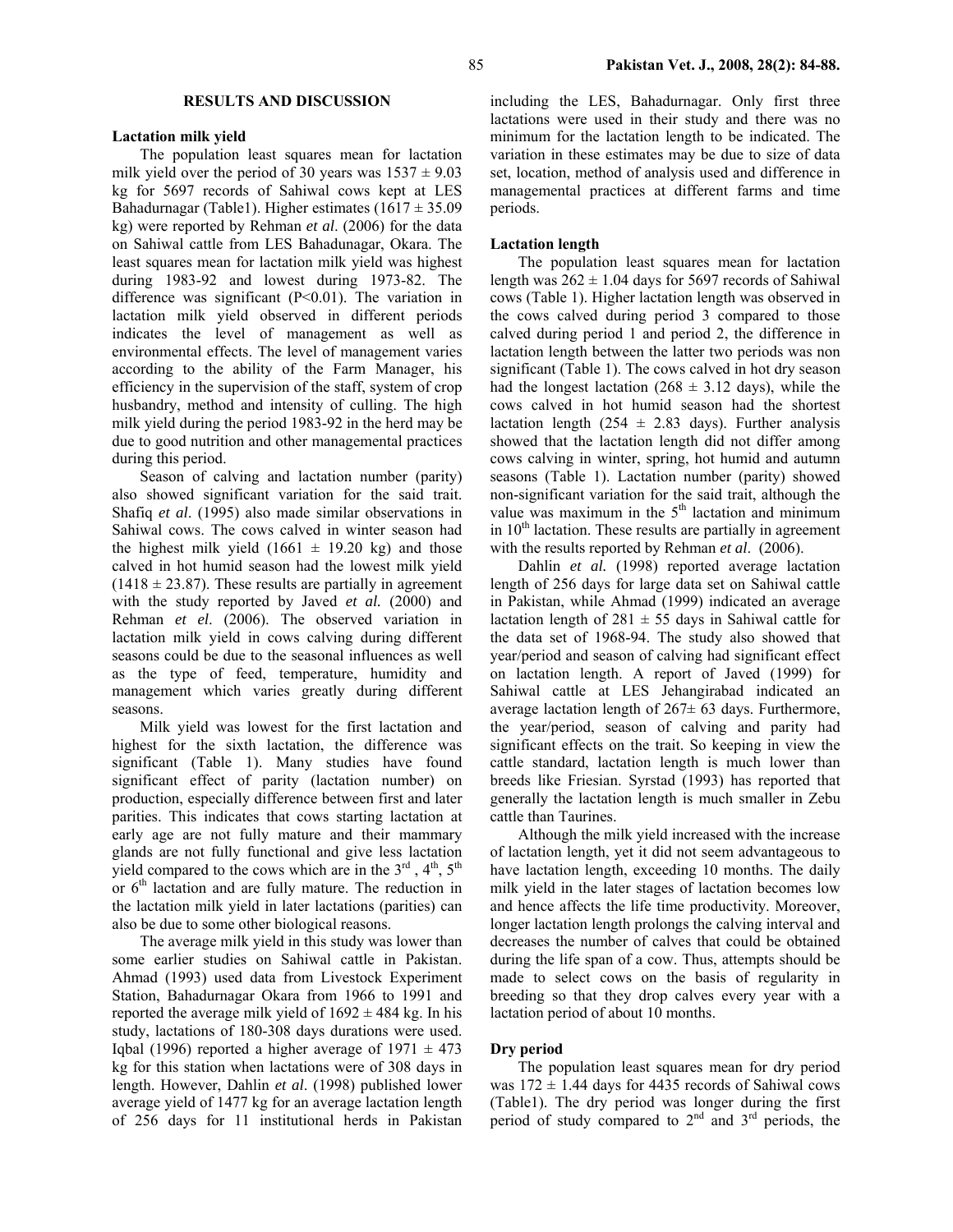16.41 days for the cows kept at Livestock Experiment Station Bahadurnagar, Okara (Rehman *et al*., 2006). The cows calved in spring season had the longest dry period (167  $\pm$  3.96 days), while the cows calved in hot humid season had the shortest dry period  $(161 \pm 4.17)$ days). Similarly the longest mean dry period was observed in the first lactation (199  $\pm$  2.76 days), while the shortest (150  $\pm$  15.25 days) was noted in the 9<sup>th</sup> lactation. Analysis of variance (Table 2) showed that period of calving and lactation number (parity) had highly significant (P<0.01) effect on the dry period, while season of calving showed non-significant variation for this trait.

It is generally believed that milk yield is affected by the preceding dry period. Considering the biological limits and economics of the operation involved, many workers in tropical and sub-tropical regions have set a range of 40-60 days as an optimum dry period for the perspective of cow's health and farmers profit. Dry periods of Sahiwal cattle were above this optimum level. A considerable reduction was achieved (Mahadevan, 1955) in the dry periods of Zebu cattle through improved management practices in Sri Lanka. This also indicates that length of dry period is largely influenced by environment. Khan (1985) pointed out that some managers of the farm are inclined to dry off their animals earlier to improve the herd average, while other managers go on milking the cows as long as it is affordable. Emphasis should be given to select the animals on the basis of their production level and higher persistency of lactation, which should automatically lead to a decrease in dry period. It should be pointed out that increase of true production in a fixed lactation period (e.g 305 days) is needed, rather than of 305 days corrected records of actually short lactations.

## **Service period**

 The service period is the interval from calving to the next conception. It has obvious economic importance because a longer service period increases the calving interval, resulting in a reduced life time production. The over all mean service period in this study was  $159 \pm 1.56$  days for 4411 records of Sahiwal cows (Table 1). The least squares means for service period were  $156 \pm 4.03$ ,  $139 \pm 3.45$  and  $152 \pm 3.86$  days in the period-1, 2 and 3, respectively. The service period was longer during period-1 and period-3 than the period-2, the difference between the former two periods was non significant. The cows calved in hot dry season had the longest service period (155  $\pm$  4.86 days), while the cows calved in hot humid season had the shortest service period (144  $\pm$  4.53 days), the difference was

non significant. Similarly, the longest mean service period was observed in the first lactation  $(186 \pm 2.98)$ days), while the shortest (130  $\pm$  16.27 days) service period was noted in the  $9<sup>th</sup>$  lactation number. The analysis of variance (Table 2) showed that the period and lactation number (parity) had highly significant (P<0.01) effect on the service period. These results are in agreement with the results reported by Ahmad (1999).

The ideal service period for Zebu cattle is not apparent from the literature. General guidelines are available such as delaying service period until mobilization of body reserves ceases (Bourchier, 1981). As a rule of thumb a cow is preferably bred during third oestrus after calving in most dairy herds. With a lactation length of 300 days, this allows a rest of about 60-65 days prior to carrying another pregnancy. From a practical management point of view, a range of 60-90 days service period should be feasible. Brahmstaedt and Schonmuth (1983) suggested that service period in cattle should not be less than 40 days. Kale *et al*. (1982) showed that Red Sindhi cows conceiving after 106 days of calving had longer lactations versus those conceiving earlier.

# **Calving interval**

The calving interval is defined as the period between two consecutive calvings. The over all mean calving interval in this study was  $437 \pm 1.46$  days for 4461 records of Sahiwal cows (Table1). The least squares means for calving interval were  $437 \pm 3.74$ ,  $420$  $\pm$  3.23 and 429  $\pm$  3.60 days in the period-1, 2 and 3, respectively. The longest  $(437± 3.74$  days) calving interval was observed in the cows calved during period 1, while the shortest  $(420 \pm 3.23 \text{ days})$  calving interval was found in period 2. The cows calved in hot dry season showed the longest calving interval  $(432 \pm 4.51)$ days), while the cows calved in hot humid season had the shortest calving interval  $(423 \pm 4.22$  days).

Similarly, the longest mean calving interval was observed in the first lactation (462  $\pm$  2.80 days), while the shortest (420  $\pm$  9.90 days) calving interval was noted in the  $8<sup>th</sup>$  lactation number. Analysis of variance (Table 2) showed that calving period and lactation number (parity) had highly significant (P<0.01) effect on the calving interval, while season of calving showed non-significant variation for the said trait. Ahmad (1999) reported that period/year, season of calving and lactation number (Parity) had significant effect on calving interval.

A calving interval of 365 days is usually considered ideal (Khan *et al.,* 1992). Therefore, the calving intervals, as seen in this study, suggest a large need for future improvement. The length of gestation and service period are the two main constituents of calving interval out of which the former can not be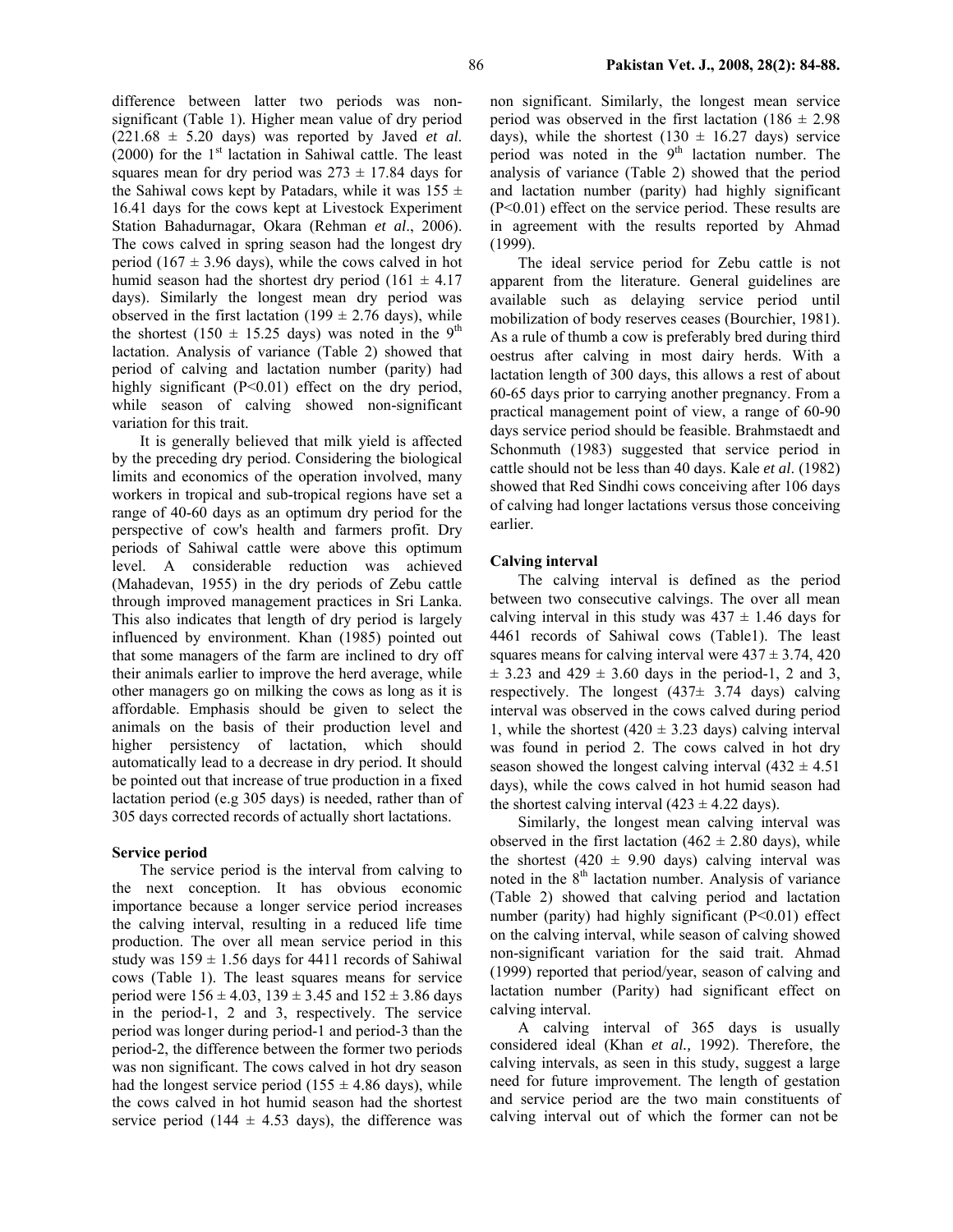|                   |                 | Table 1: Least square means ( $\pm$ SE) for varior and reproductive trains in Saliiwal cows |                             |        |                              |                  |                             |                 |                              |
|-------------------|-----------------|---------------------------------------------------------------------------------------------|-----------------------------|--------|------------------------------|------------------|-----------------------------|-----------------|------------------------------|
|                   | No. of          | Lactation milk                                                                              | Lactation                   | No. of | Dry period                   | No. of           | Sevice period               | No. of          | Calving                      |
| Particulars       | $\frac{1}{2}$   | yield $(\mathrm{Kg})$                                                                       | length (days                | obs.   | (days)                       | $\frac{1}{2}$    | (days)                      | Obs.            | interval (days)              |
| Population mean   | 5697            | $537 \pm 9.03$                                                                              | $262 \pm 1.04$              | 4435   | $172 \pm 1.44$               | 4411             | $159 \pm 1.56$              | 4461            | $437 \pm 1.46$               |
| Period-1          | 1895            | $429 \pm 21.27$ <sup>c</sup>                                                                | $258 \pm 2.51^b$            | 1500   | $172 \pm 3.70^{a}$           | 1485             | $156 \pm 4.03^s$            | 1518            | $437 \pm 3.74$ <sup>a</sup>  |
| Period-2          | 2123            | $(632 \pm 17.95^a)$                                                                         | $256 \pm 2.13^{b}$          | 1686   | $161 \pm 3.19^b$             | 1690             | $(39 \pm 3.45^b)$           | 1687            | $420 \pm 3.23^b$             |
| Period-3          | 1679            | $1527 \pm 19.34^b$                                                                          | $267 \pm 2.29^a$            | 1249   | $58 \pm 3.55$                | 1236             | $152 \pm 3.86$ <sup>a</sup> | 1256            | $429 \pm 3.60$ <sup>a</sup>  |
| Season of calving |                 |                                                                                             |                             |        |                              |                  |                             |                 |                              |
| Winter            | 2075            | $1661 \pm 19.20$ <sup>a</sup>                                                               | $261 \pm 2.28$ <sup>b</sup> | 1644   | $65 \pm 3.45$                | 1635             | $147 \pm 3.74$              | (640)           | $428 \pm 3.50$               |
| Spring            | 1178            | $505 \pm 22.83^{\circ}$                                                                     | $261 \pm 2.70^{6}$          | 919    | $167 \pm 3.96$               | 816              | $53 + 4.29$                 | 030             | $432 \pm 3.99$               |
| Hot dry           | 644             | $483 \pm 26.37^{\circ}$                                                                     | $268 \pm 3.12^{a}$          | 597    | $162 \pm 4.46$               | 65               | $55 + 4.86$                 | 603             | $432 \pm 4.51$               |
| Hot humid         | 556             | $118 \pm 23.87$ <sup>d</sup>                                                                | $254 \pm 283^b$             | 717    | $161 \pm 4.17$               | $80\angle$       | $144 \pm 4.53$              | $\overline{21}$ | $423 \pm 4.22$               |
| Autumn            | 725             | $579 \pm 27.22^b$                                                                           | $258 \pm 3.22^b$            | 558    | $164 \pm 4.63$               | 560              | $146 \pm 5.01$              | 567             | $429 \pm 4.69$               |
| Parity (Lactation | number)         |                                                                                             |                             |        |                              |                  |                             |                 |                              |
|                   | 1641            | $372 \pm 17.38^f$                                                                           | $261 \pm 2.06$              | 1318   | $96 = 2.76$                  | $\frac{1318}{2}$ | $186 \pm 2.98$ <sup>a</sup> | 1327            | $462 \pm 2.80^a$             |
|                   | 1200            | $529 \pm 19.59^{\text{de}}$                                                                 | $265 \pm 2.31$              | 956    | $61 \pm 3.10^{\circ d}$      | 944              | $50 \pm 3.37^b$             | 963             | $428 \pm 3.14^{\rm bc}$      |
|                   | 158             | $557 \pm 23.08^{\text{ode}}$                                                                | 262<br>5.73                 | 829    | $160 \pm 3.65^{\circ d}$     | 699              | $47 \pm 3.98^b$             | 683             | $427 \pm 3.71$ <sup>bc</sup> |
|                   | <b>631</b>      | $570 \pm 26.73$ <sup>bcd</sup>                                                              | $262 \pm 3.17$              | 508    | $58 \pm 4.20^{\circ}$        | 505              | $149 \pm 4.56^b$            | 90 <sup>5</sup> | $426 \pm 4.28$ <sup>bc</sup> |
|                   | 471             | $1618 \pm 30.81$ <sup>ab</sup>                                                              | $268 \pm 3.65$              | 370    | $56 \pm 4.91^{\text{de}}$    | 895              | $150 \pm 5.32^b$            | 368             | $427 \pm 5.01$ <sup>bc</sup> |
|                   | 342             | $649 \pm 36.14^a$                                                                           | $263 \pm 4.28$              | 260    | $160 \pm 5.85$ <sup>cd</sup> | 267              | $150 \pm 6.24^b$            | 267             | $424 \pm 5.88$ <sup>bc</sup> |
|                   | 248             | $1608 \pm 42.49^{\rm abc}$                                                                  | $264 \pm 5.04$              | 180    | $(69 \pm 7.03)^{bc}$         | 177              | $46 \pm 7.66^{\circ}$       | 182             | $431 \pm 7.11^{\circ}$       |
|                   | $\overline{61}$ | $563 \pm 52.75^{bcde}$                                                                      | $263 \pm 6.24$              | 96     | $53 \pm 9.62^{\rm de}$       | 94               | $148 \pm 10.51^b$           | 94              | $420 \pm 9.90^{\circ}$       |
|                   |                 | $505 \pm 71.96^{\circ}$                                                                     | $253 \pm 8.54$              | 38     | $50 \pm 15.25$               | 39               | $130 \pm 16.27$             | \$              | $421 \pm 15.13^{bc}$         |
|                   |                 | $323 \pm 82.06^{\dagger}$                                                                   | $244 \pm 9.74$              |        | $11 \pm 16.88$               | $\mathfrak{S}$   | $34 \pm 1854^{\circ}$       |                 | $421 \pm 17.18^{bc}$         |
| $\frac{1}{2}$     |                 |                                                                                             |                             |        | )<br>D<br>D<br>D             |                  |                             |                 |                              |

Values with different superscripts within a column differ significantly from each other  $(p<0.01)$ .  $\bar{N}$ alues with different superscripts within a column differ significantly from each other (p-0).